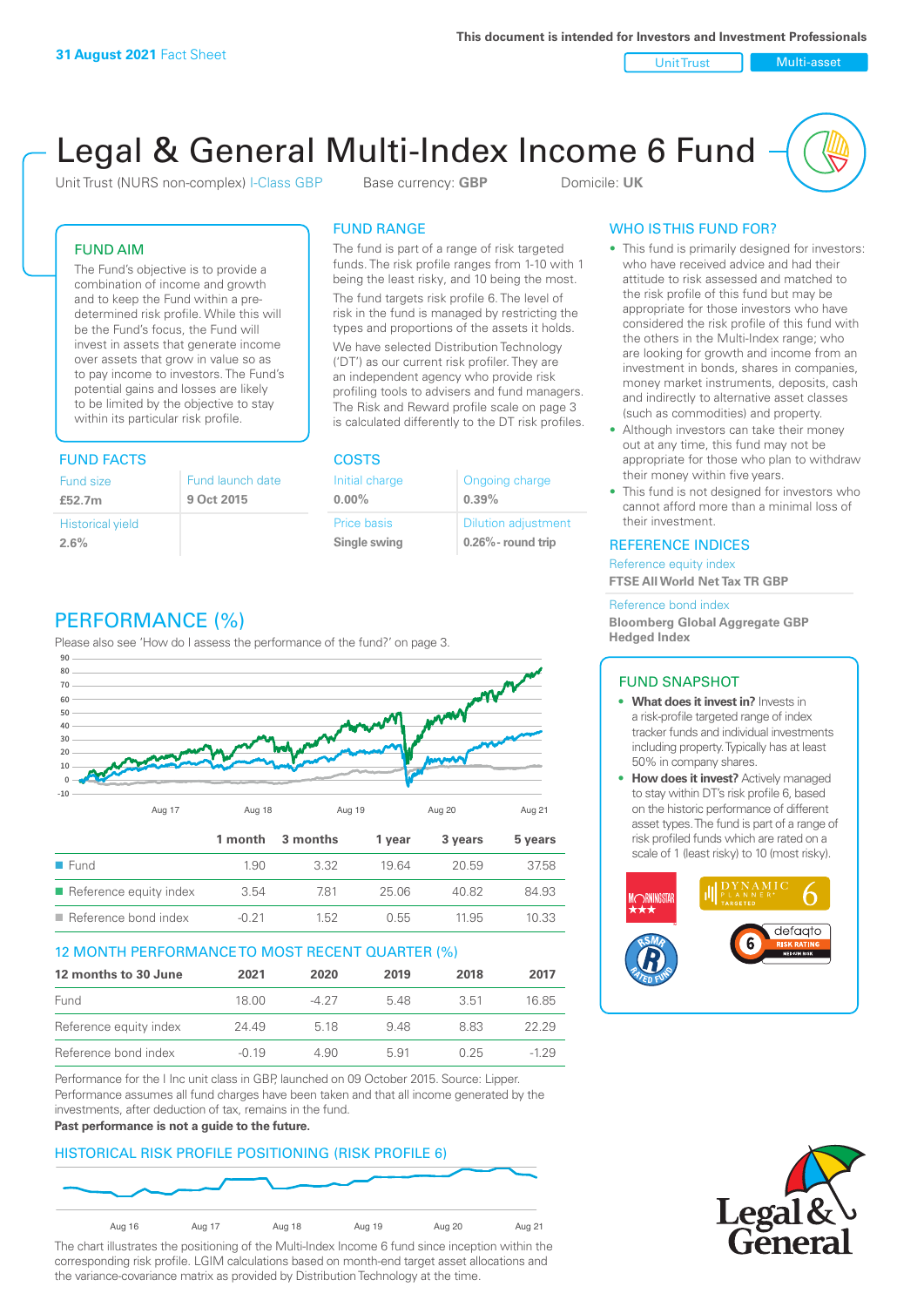### Legal & General Multi-Index Income 6 Fund

Unit Trust (NURS non-complex) I-Class GBP

### PORTFOLIO BREAKDOWN

All data source LGIM unless otherwise stated. Totals may not sum due to rounding.





### FUND MANAGERS

The fund managers have responsibility for managing the multi-index fund range. They are part of the Multi-Asset Funds (MAF) team in LGIM. This team focuses on designing and managing multi-asset funds that are tailored to match the specific objectives of various client types. The team sits within a wider Asset Allocation team which combines both depth of experience with a broad range of expertise from different fields, including fund management, investment consulting and risk management roles.

### TOP 10 HOLDINGS (%)

| L&G Quality Equity Dividends ESG Exclusions UK ETF               | 20.0 |
|------------------------------------------------------------------|------|
| L&G Quality Equity Dividends ESG Exclusions Europe ex UK ETF     | 8.0  |
| L&G US Index Trust                                               | 7.5  |
| L&G Quality Equity Dividends ESG Exclusions Emerging Markets ETF | 7.5  |
| L&G UK Index Trust                                               | 7.0  |
| L&G Quality Equity Dividends ESG Exclusions Asia ex Japan ETF    | 7.0  |
| L&G Emerging Markets Government Bond (US\$) Index Fund           | 6.5  |
| L&G Emerging Markets Government Bond (Local Currency) Index Fund | 6.5  |
| L&G High Income Trust                                            | 5.0  |
| Global REITs Index Trust                                         | 4.0  |